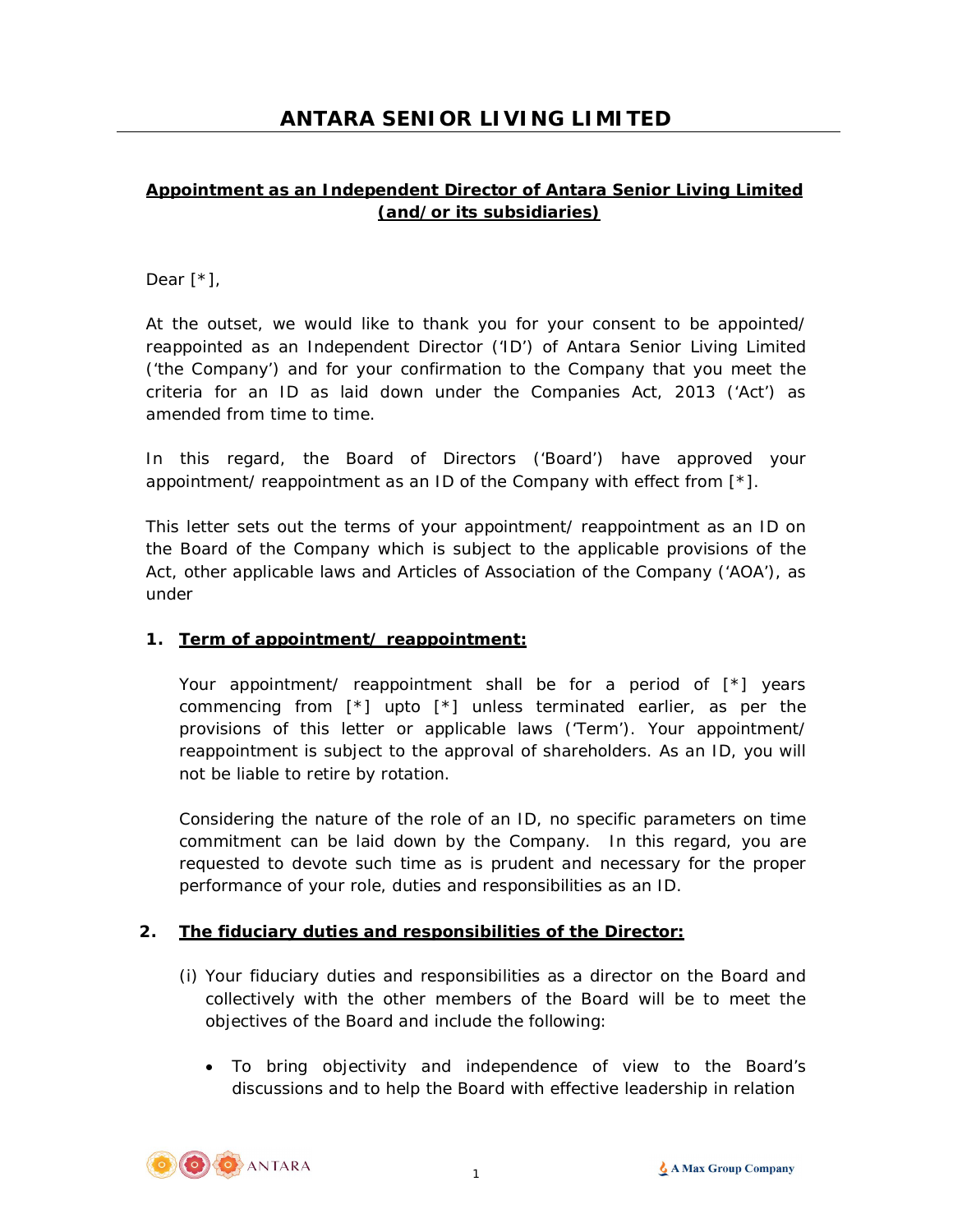- to the Company's strategy, performance and risk management as well as ensuring high standards of financial probity and corporate governance;
- To act in accordance with the Company's Articles of Association.
- To act in good faith in order to promote the objects of the Company for the benefit of its Shareholders as a whole and in the best interests of the Company;
- To discharge your duties with due and reasonable care, skill and diligence;
- To discharge responsibilities of the Board as envisaged under the Act;
- Accountability under the Directors' Responsibility Statement and meet the requirements under the Act;
- Protecting Antara Brand;
- Not to involve yourself in a situation in which you may have a direct or indirect interest that conflicts, or possibly may conflict, with the interests of the Company. Please refer to clause 5 for full explanation on conflict of interest;
- Not to achieve or attempt to achieve any undue gain or advantage either to yourself or to your relatives, partners or associates;
- Not to assign your office as Director and any assignments so made shall be void;

You shall abide by the duties of Director as provided in the Act, code for IDs' as stipulated under Schedule IV to Section 149(8) of the Act attached as **Annexure-A** hereto.

- (ii) You will also be responsible for providing guidance to the Management in the area of your expertise.
- (iii) Ordinarily, all meetings are held in Delhi/ NCR, unless otherwise specified. By accepting this appointment, you confirm that you are able to allocate sufficient time to attend the meetings and otherwise meet the expectations for your role to the satisfaction of the Board

# **3. Status of Appointment:**

You will not be deemed to be an employee of the Company and this letter shall not constitute a contract of employment. You will be paid remuneration by way of sitting fees as specified in clause 4.

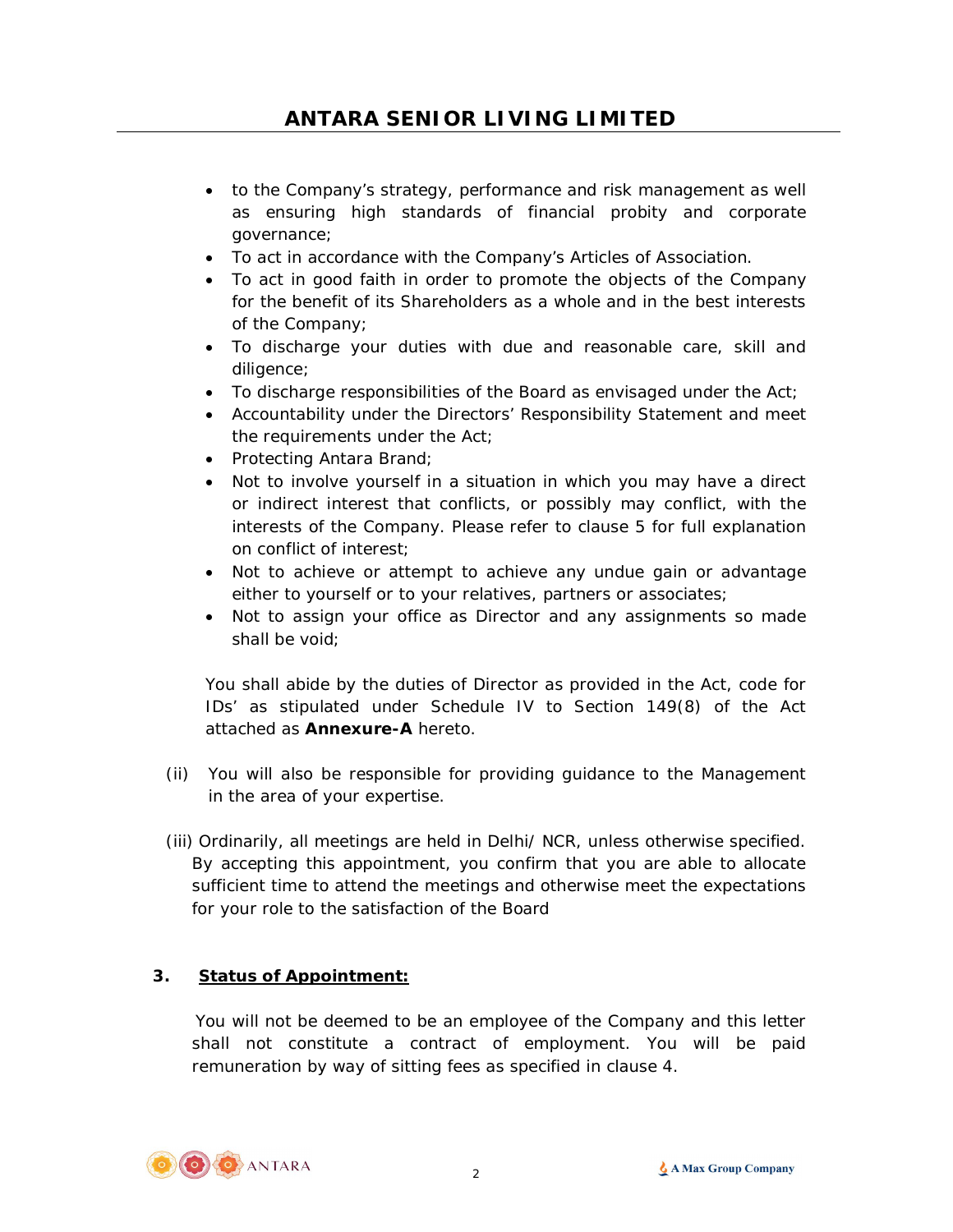## **4. Remuneration:**

As an ID, you shall be paid Rs.  $[*]$  per meeting as sitting fees for attending the meetings of the Board, Committees and Shareholders.

Further, the Company may bear or reimburse to you such fair and reasonable expenses, as may have been incurred by you while performing your role as an ID of the Company, including reimbursement of expenses incurred by you for attending the meetings.

### **5. Conflict of Interest:**

It is accepted and acknowledged that you may have business interests other than those of the Company. As a condition to your appointment, you are required to declare any such directorships, appointments and interests to the Board in writing in the prescribed form at the time of your appointment. In the event that your circumstances change and might give rise to a conflict of interest or when applicable, circumstances that might lead the Board to revise its judgment that you are independent, this should be disclosed to both the Chairman and the Company Secretary of the Company in a timely manner.

### **6. Confidentiality:**

All information acquired during your appointment is confidential to the Company and should not be released, either during your appointment or following termination (by whatever means) to third parties without prior clearance from the Chairman, unless required by law or by the rules of any regulatory body. On reasonable request, you shall surrender any documents and other materials made available to you by the Company.

### **7. Induction and development:**

The Company, if required, may conduct formal induction program for its IDs with respect to any or all of the following:

- Company's vision, strategic direction, core values, corporate governance practices and business ethics.
- Roles and responsibilities as a director of the Board.
- Familiarization with management team, business operations, financial matters and visits to business locations.

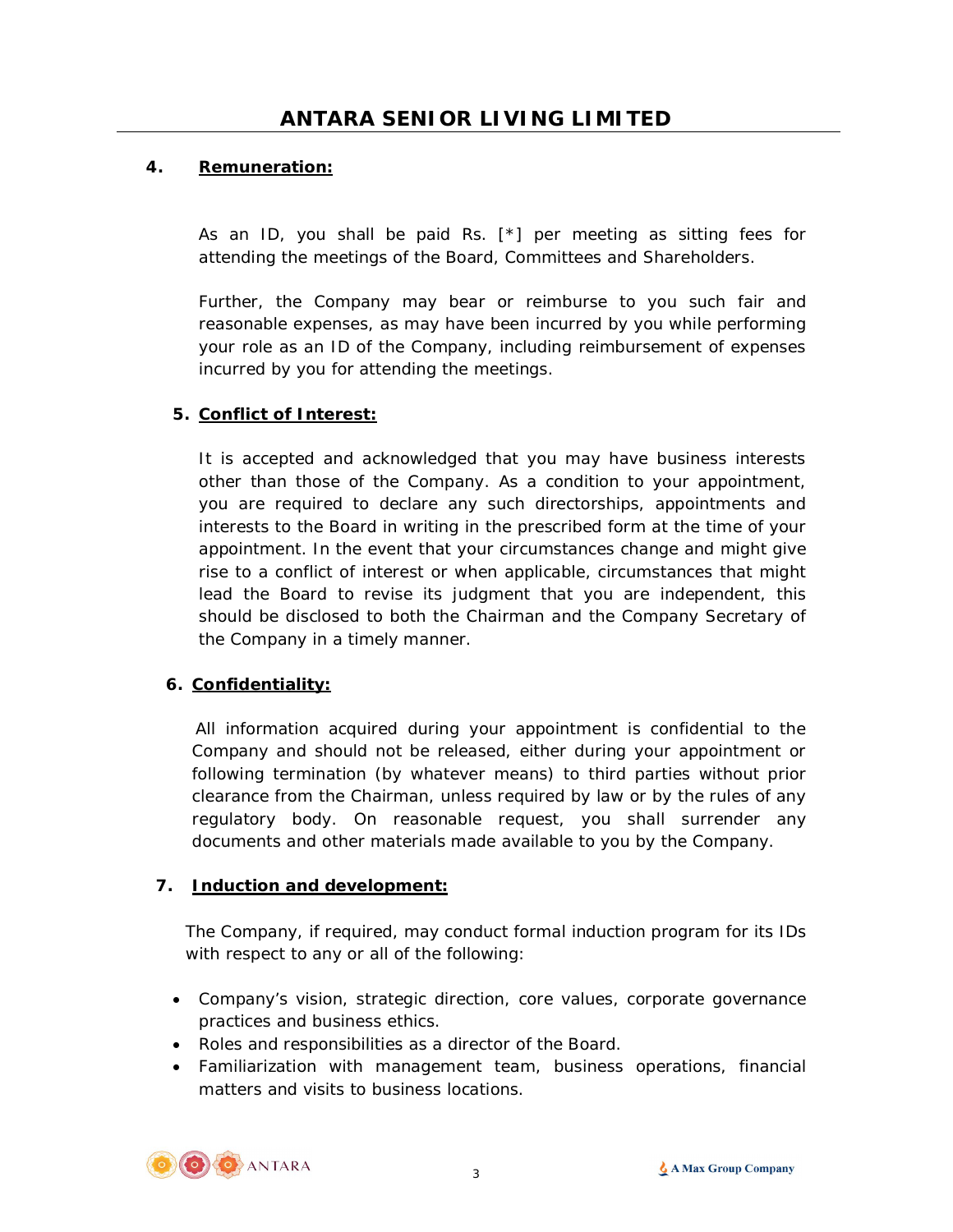Meetings with stakeholders of the Company.

 Further, the Company may, if required, conduct/arrange for training programmes common for the members of the Board to hone their skills and knowledge further in the best interests of the Company.

### **8. Insurance:**

The Company's holding company, Max India Limited has taken an appropriate Directors' and Officers' Liability Insurance policy, which has adequate insurance cover for its members of the Board and senior management of Max India Limited and its subsidiary Companies including Antara Senior Living Limited. This Policy will be renewed on a yearly basis. In the event of any claim or litigation against the Company, on any alleged misconduct, act or omission on your part during your Term, you are requested to render all reasonable assistance and cooperation to the Company and provide relevant information and documents as are reasonably requested by the Company.

### **9. Evaluation Process:**

In terms of the provisions of the Act and applicable corporate governance guidelines, the Board of Directors shall evaluate the performance of the directors annually. Such evaluation of each director shall be made by other directors on the criteria for evaluation to be determined by the Board or the Committee, as the case may be.

### **10. Disclosures under the Act:**

During the Term, you are requested to promptly notify the Company of any change in your directorship and provide such other disclosures and information as may be required under the applicable laws. You are requested to promptly provide a declaration under Section 149(7) of the Act with respect to any change in circumstances which may affect your status as an ID.

### **11. Other terms:**

Your directorship on the Board of the Company shall terminate or cease in accordance with law. Apart from the grounds of cessation of directorship

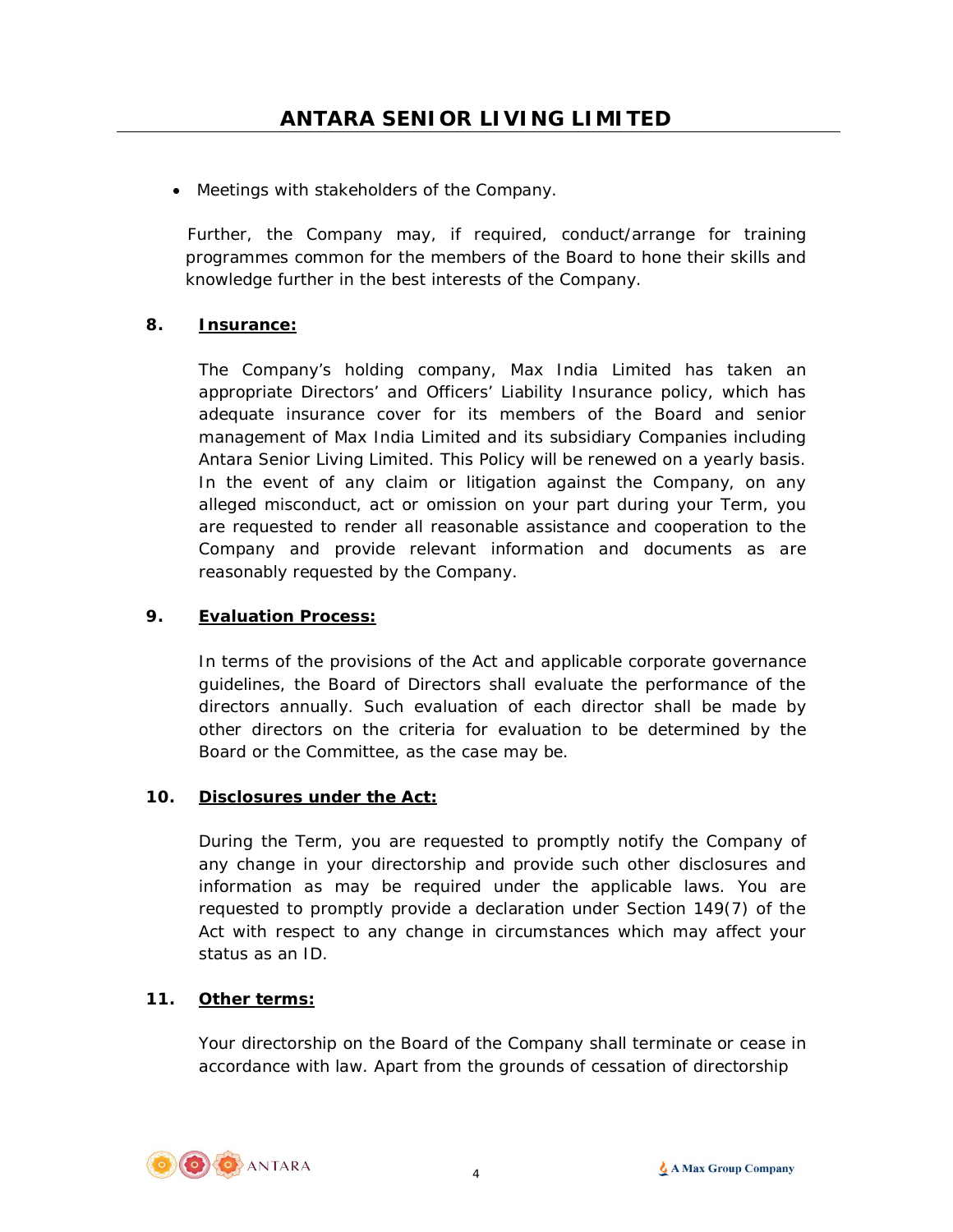as specified in the Act, your directorship may be terminated for violation of any provision of the Code of Conduct as applicable to IDs.

In the case of resignation from the Board, you are requested to give a notice in writing to the Company stating the reasons for resignation. The resignation shall take effect from the date on which the notice is received by the Company or the date, if any, specified by you in the notice, whichever is later.

This letter represents the entire understanding and constitutes the whole agreement, in relation to your appointment and supersedes any previous agreement between yourself and the Company with respect thereto and without prejudice to the generality of the foregoing, excludes any warranty, condition or other undertaking implied at law or by custom.

No waiver or modification of this letter shall be valid unless made in writing and signed between you and the Company.

### **12. Governing Law:**

This letter is governed by and will be interpreted in accordance with Indian law and your engagement shall be subject to the jurisdiction of the courts at New Delhi, India.

### **13. Acceptance of Appointment:**

We are confident that the Board and the Company will benefit immensely from your rich experience and continued guidance for Company's growth.

We request you to confirm your acceptance of these terms relating to your reappointment as an ID of the Company by signing and returning to us the enclosed copy of this letter.

We look forward to your continued guidance and valuable contribution in shaping the decisions and strategies of the Company.

Yours Sincerely,

### **for Antara Senior Living Limited**

**Tara Singh Vachani Executive Chairman** 

Encl: Schedule IV-Code of Conduct for IDs

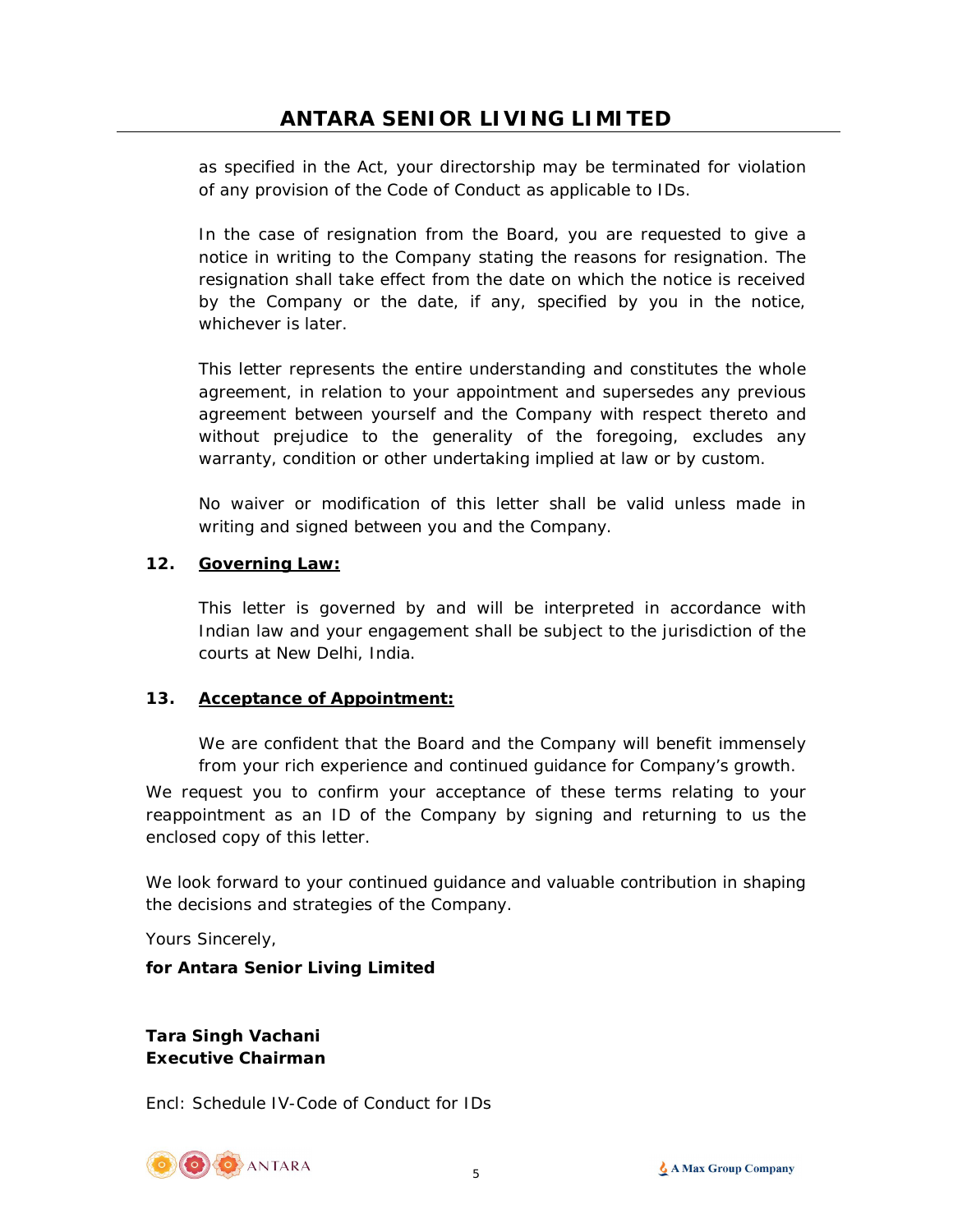#### **Annexure A**

# **SCHEDULE IV CODE FOR INDEPENDENT DIRECTORS**

The Code is a guide to professional conduct for independent directors. Adherence to these standards by independent directors and fulfilment of their responsibilities in a professional and faithful manner will promote confidence of the investment community, particularly minority shareholders, regulators and companies in the institution of independent directors.

### **I. Guidelines of professional conduct:**

An independent director shall:

- (1)uphold ethical standards of integrity and probity;
- (2)act objectively and constructively while exercising his duties;
- (3)exercise his responsibilities in a bona fide manner in the interest of the company;
- (4)devote sufficient time and attention to his professional obligations for informed and balanced decision making;
- (5)not allow any extraneous considerations that will vitiate his exercise of objective independent judgment in the paramount interest of the company as a whole, while concurring in or dissenting from the collective judgment of the Board in its decision making;
- (6)not abuse his position to the detriment of the company or its shareholders or for the purpose of gaining direct or indirect personal advantage or advantage for any associated person;
- (7)refrain from any action that would lead to loss of his independence;
- (8)where circumstances arise which make an independent director lose his independence, the independent director must immediately inform the Board accordingly;
- (9)assist the company in implementing the best corporate governance practices.

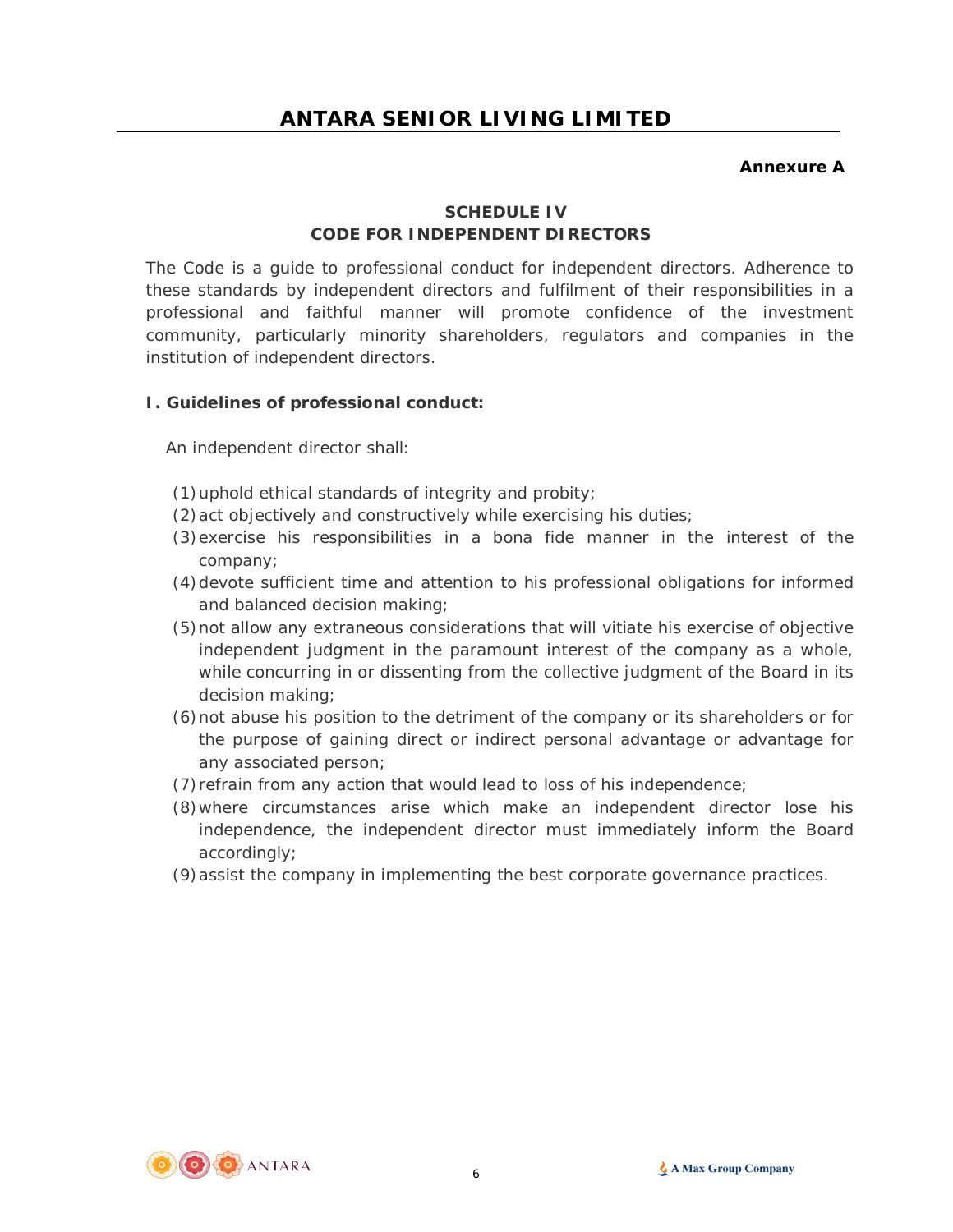#### **II. Role and functions:**

The independent directors shall:

- (1)help in bringing an independent judgment to bear on the Board's deliberations especially on issues of strategy, performance, risk management, resources, key appointments and standards of conduct;
- (2)bring an objective view in the evaluation of the performance of board and management;
- (3)scrutinize the performance of management in meeting agreed goals and objectives and monitor the reporting of performance;
- (4)satisfy themselves on the integrity of financial information and that financial controls and the systems of risk management are robust and defensible;
- (5)safeguard the interests of all stakeholders, particularly the minority shareholders;
- (6)balance the conflicting interest of the stakeholders;
- (7)determine appropriate levels of remuneration of executive directors, key managerial personnel and senior management and have a prime role in appointing and where necessary recommend removal of executive directors, key managerial personnel and senior management;
- (8)moderate and arbitrate in the interest of the company as a whole, in situations of conflict between management and shareholder's interest.

### **III. Duties:**

The independent directors shall:

- (1)undertake appropriate induction and regularly update and refresh their skills, knowledge and familiarity with the company;
- (2)seek appropriate clarification or amplification of information and, where necessary, take and follow appropriate professional advice and opinion of outside experts at the expense of the company;
- (3)strive to attend all meetings of the Board of Directors and of the Board committees of which he is a member;
- (4)participate constructively and actively in the committees of the Board in which they are chairpersons or members;
- (5)strive to attend the general meetings of the company;
- (6)where they have concerns about the running of the company or a proposed action, ensure that these are addressed by the Board and, to the extent that they are not resolved, insist that their concerns are recorded in the minutes of the Board meeting;
- (7)keep themselves well informed about the company and the external

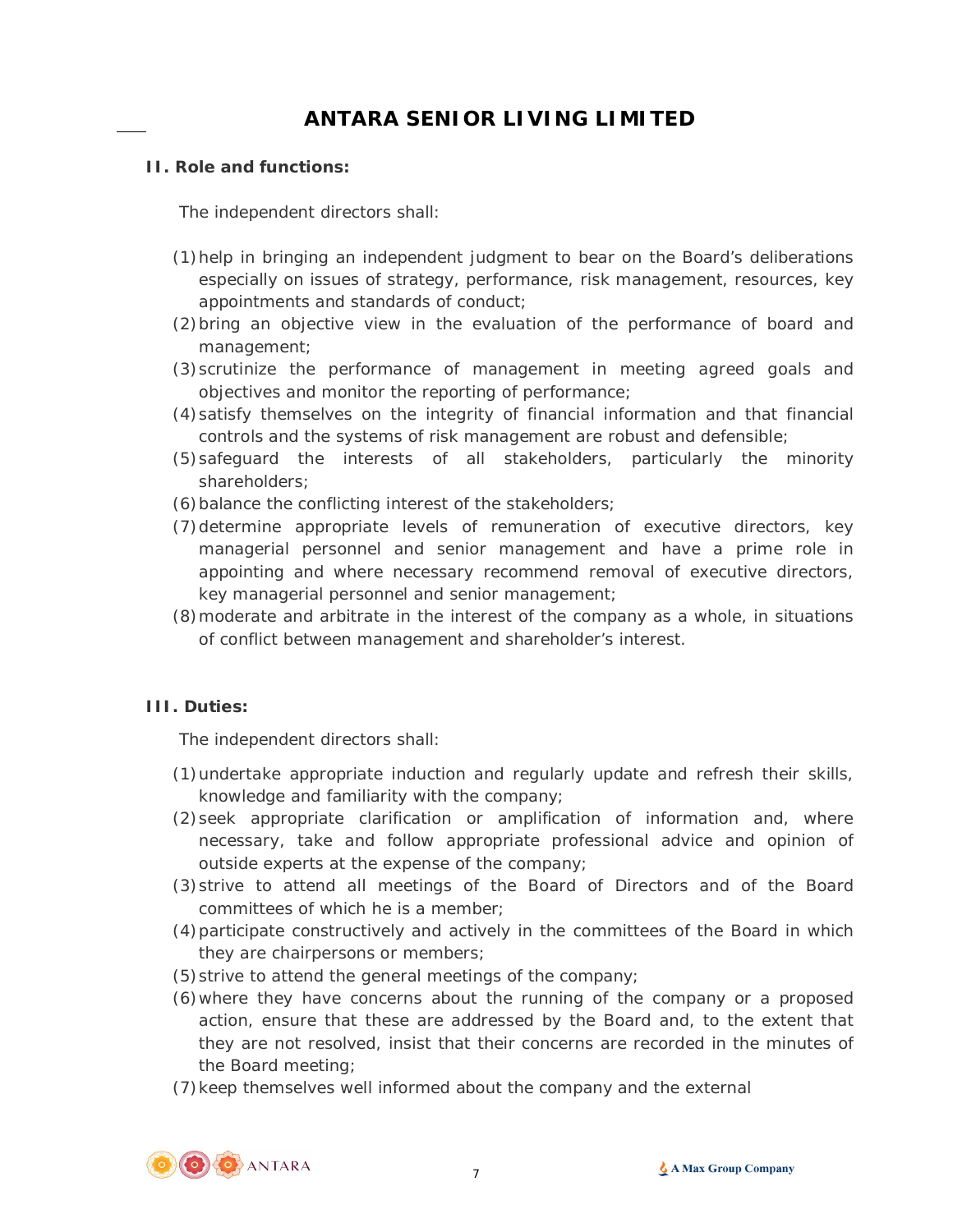environment in which it operates;

- (8)not to unfairly obstruct the functioning of an otherwise proper Board or committee of the Board;
- (9)pay sufficient attention and ensure that adequate deliberations are held before approving related party transactions and assure themselves that the same are in the interest of the company;
- (10) ascertain and ensure that the company has an adequate and functional vigil mechanism and to ensure that the interests of a person who uses such mechanism are not prejudicially affected on account of such use;
- (11) report concerns about unethical behaviour, actual or suspected fraud or violation of the company's code of conduct or ethics policy;
- (12) act within their authority, assist in protecting the legitimate interests of the company, shareholders and its employees;
- (13) not disclose confidential information, including commercial secrets, technologies, advertising and sales promotion plans, unpublished price sensitive information, unless such disclosure is expressly approved by the Board or required by law.

#### **IV. Manner of appointment:**

- (1)Appointment process of independent directors shall be independent of the company management; while selecting independent directors the Board shall ensure that there is appropriate balance of skills, experience and knowledge in the Board so as to enable the Board to discharge its functions and duties effectively.
- (2)The appointment of independent director(s) of the company shall be approved at the meeting of the shareholders.
- (3)The explanatory statement attached to the notice of the meeting for approving the appointment of independent director shall include a statement that in the opinion of the Board, the independent director proposed to be appointed fulfils the conditions specified in the Act and the rules made thereunder and that the proposed director is independent of the management.
- (4)The appointment of independent directors shall be formalised through a letter of appointment, which shall set out :
	- (a) the term of appointment;
	- (b) the expectation of the Board from the appointed director; the Board-level committee(s) in which the director is expected to serve and its tasks;
	- (c) the fiduciary duties that come with such an appointment along with accompanying liabilities;
	- (d) provision for Directors and Officers (D and O) insurance, if any;
	- (e) the Code of Business Ethics that the company expects its directors and employees to follow;

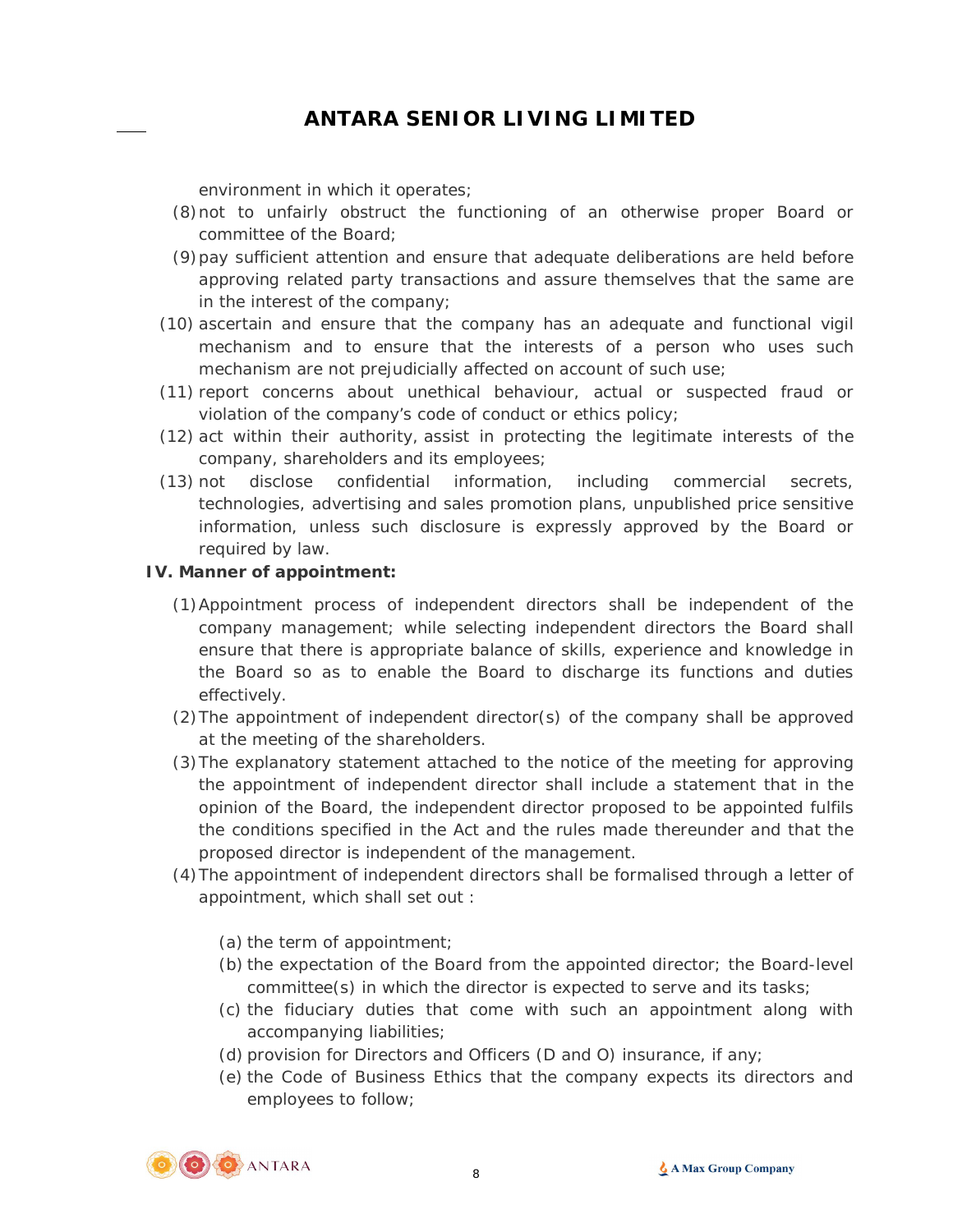- (f) the list of actions that a director should not do while functioning as such in the company; and
- (g)the remuneration, mentioning periodic fees, reimbursement of expenses for participation in the Boards and other meetings and profit related commission,

if any.

- (5)The terms and conditions of appointment of independent directors shall be open for inspection at the registered office of the company by any member during normal business hours.
- (6)The terms and conditions of appointment of independent directors shall also be posted on the company's website.

### **V. Re-appointment:**

The re-appointment of independent director shall be on the basis of report of performance evaluation.

### **VI. Resignation or removal:**

- (1)The resignation or removal of an independent director shall be in the same manner as is provided in sections 168 and 169 of the Act.
- (2)An independent director who resigns or is removed from the Board of the company shall be replaced by a new independent director within 3 months from the date of such resignation or removal, as the case may be.
- (3)Where the company fulfils the requirement of independent directors in its Board even without filling the vacancy created by such resignation or removal, as the case may be, the requirement of replacement by a new independent director shall not apply.

### **VII. Separate meetings:**

- (1)The independent directors of the company shall hold at least one meeting in a financial year, without the attendance of non-independent directors and members of management;
- (2)All the independent directors of the company shall strive to be present at such meeting;
- (3) The meeting shall: (a) review the performance of non-independent directors and the Board as a

whole;

- (b) review the performance of the Chairperson of the company, taking into account the views of executive directors and non-executive directors;
- (c) assess the quality, quantity and timeliness of flow of information between the company management and the Board that is necessary for the Board to effectively and reasonably perform their duties.